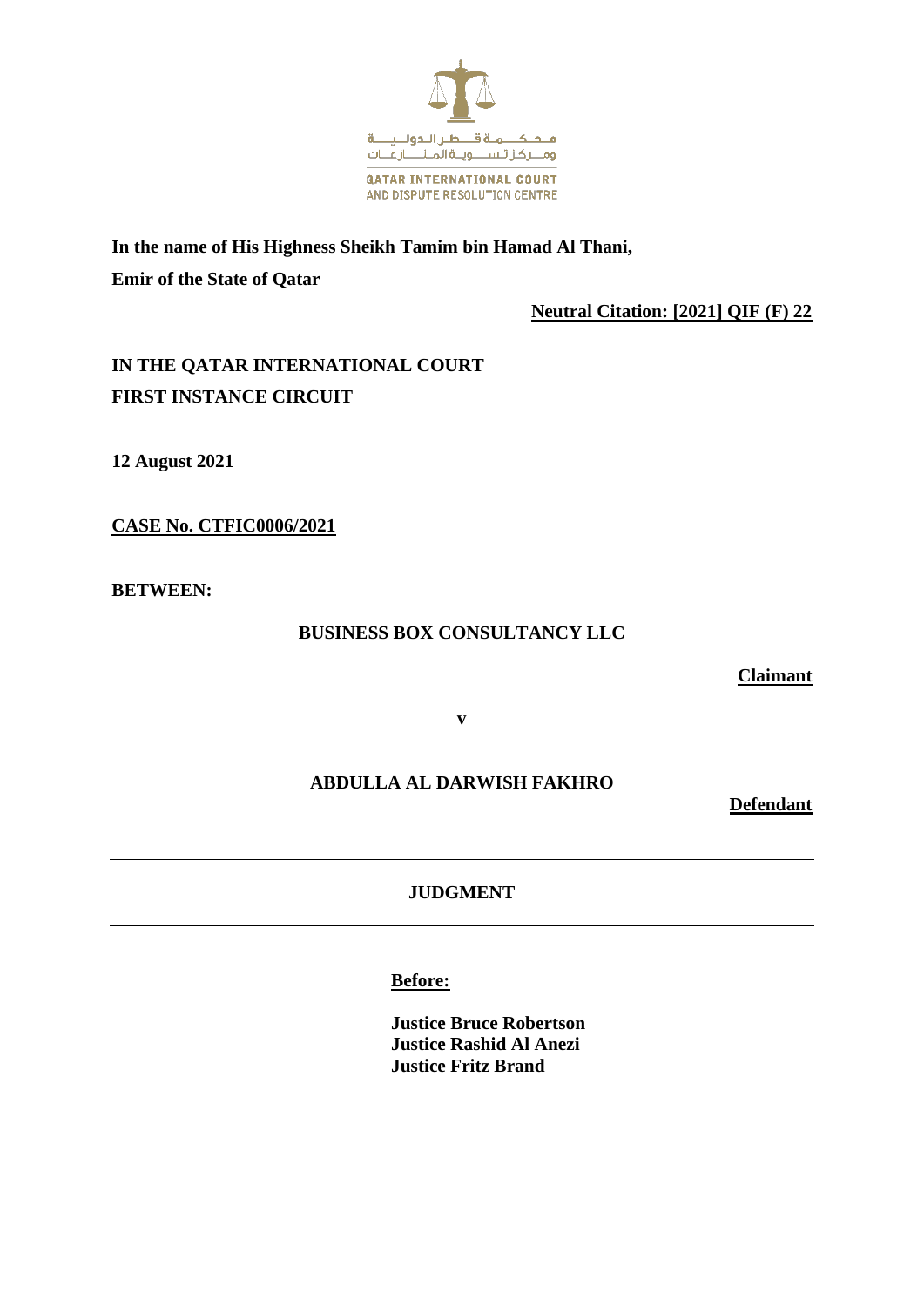#### **ORDER**

[1] The Defendant is ordered to pay to the Claimant:

- (a) the sum of QAR 20,000.00.
- (b) compensation for late payment of this amount in the agreed sum of 20% of QAR 20,000.00, that is QAR 4,000.00.
- (c) the reasonable legal costs incurred by the Claimant in this Court to be assessed by the Registrar if not agreed.
- [2] The Defendant's counterclaims are dismissed.

### **JUDGMENT**

[1] The Claimant, Business Box Consultancy LLC, is a company established in the Qatar Financial Centre and licenced to provide professional services, including the preparation of feasibility studies. The Defendant, Mr Abdulla Al Darwish Jassim Fakhro, is a resident of the State of Qatar. The dispute between the parties arose from a contract which was entered into at the end of December 2019. This contract came into existence when the Defendant accepted a quotation, dated 30 December 2019, by the Claimant to prepare a feasibility study pertaining to a copper factory which the Defendant planned to establish in the State of Qatar. As noted in the quotation the main aim of the feasibility study was to secure loan finance for the project from the Qatar Development Bank (QDB).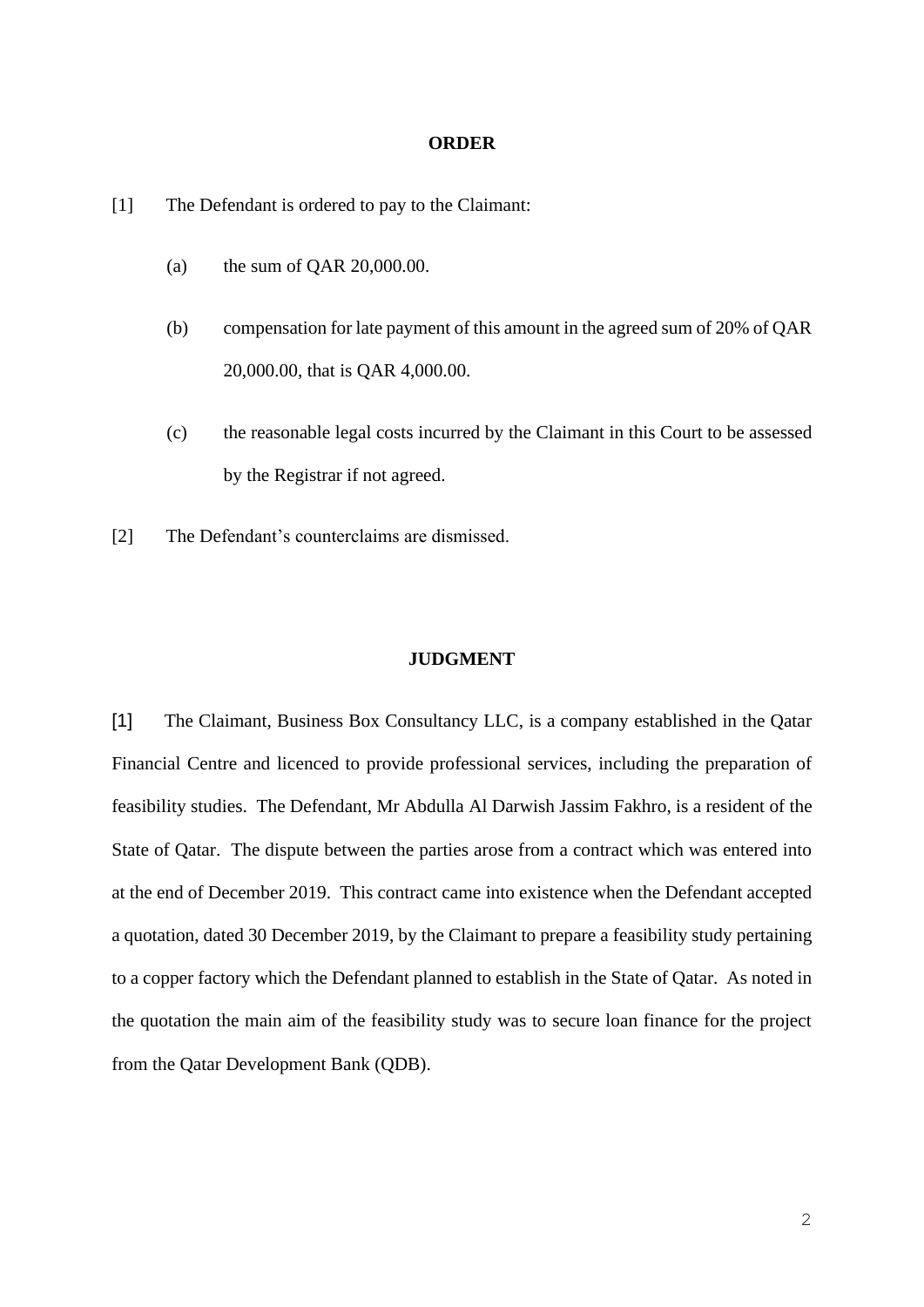[2] Under the heading "Fees breakdown" the quotation provided for a fee of QAR 70,000.00 to be paid as follows: a first payment of QAR 35,000.00 upon acceptance of the quotation; a second payment of QAR 15,000.00 upon submission by the Claimant of a draft feasibility report and a third payment of QAR 20,000.00 upon submission of the final report. The quotation also provided that in the event of late payment, there would be a penalty of 5% for each month of delay (at a maximum of 20% of the arrear amounts).

[3] The Claimant submitted its first draft of the feasibility study on 7 May 2020. Thereafter four further drafts were provided until the final feasibility study was submitted by the Claimant on 16 August 2020. The first draft concluded that: "Based on market analysis, technical assessments and the financial projections, the project is deemed to be financially feasible." By contrast, the conclusion in the final report was that "Based on market analysis, technical assessment and the financial projections, the project is deemed not feasible due to the following reasons" which conclusion is then followed by several reasons. Rather unsurprisingly in the light of this bleak prediction on behalf of the prospective borrower, the QDB was not inclined to invest in this project which contemplated a total expenditure of QAR 315 million.

[4] The Defendant paid the first two instalments of the Claimant's fee in an aggregate amount of QAR 50,000.00 and in accordance with the tenor of the agreement. But it refused to pay the final QAR 20,000.00 upon submission of the final study as stipulated in the agreement. On the contrary, it instituted an action in the national Civil Court of Qatar (the Civil Court) for the reimbursement of the QAR 50,000.00 previously paid. The Claimant thereupon instituted its own action in this Court for the payment of the balance of the contract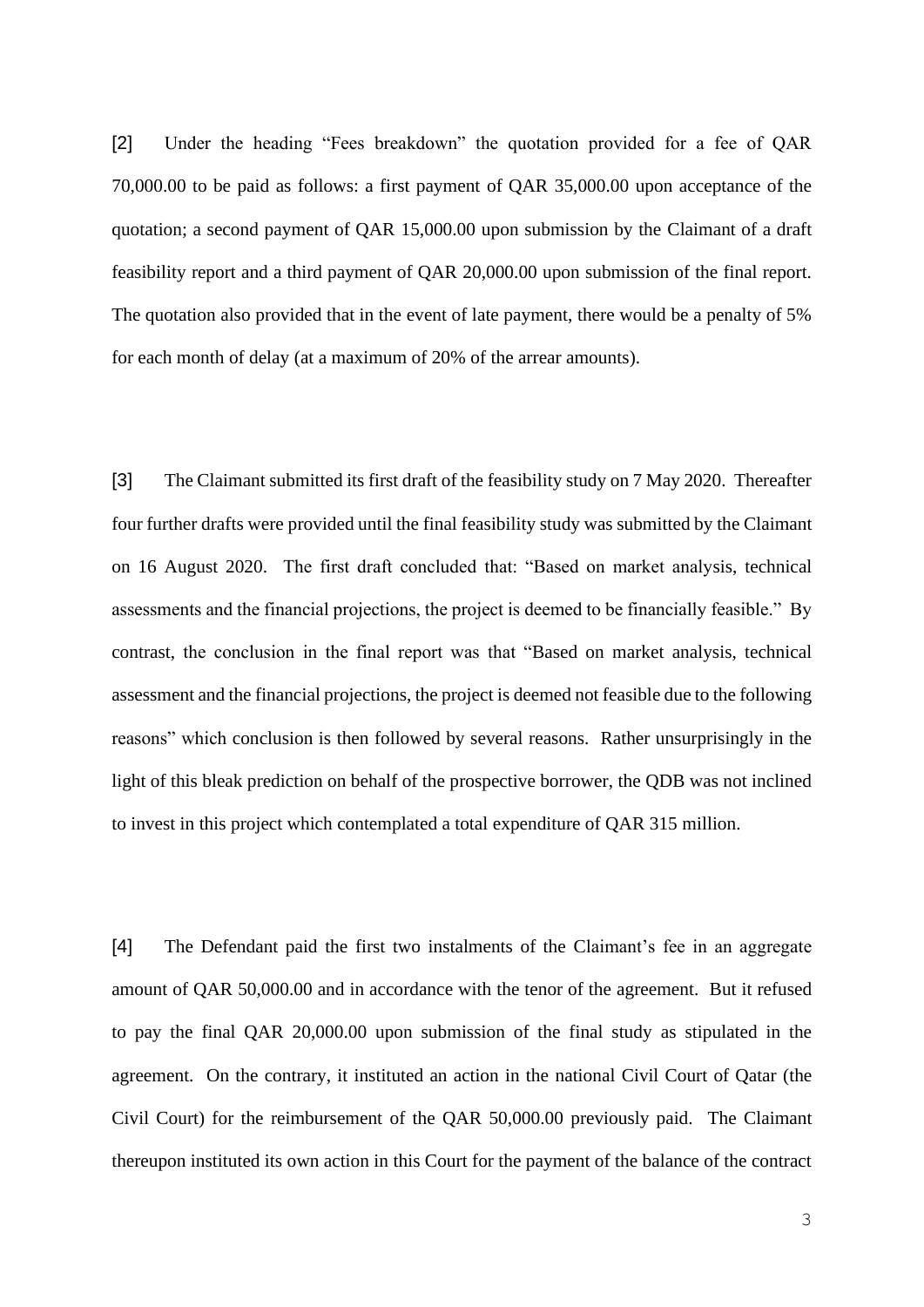fee in the sum of QAR 20,000.00. In addition, it claimed: (a) reimbursement of the expenses incurred by it in this Court and in the Civil Court, in the total sum of QAR 6,475.00; (b) an amount of QAR 30,000.00 in compensation for the time spent by its managing partner, Mr Amin Chaar, in preparing for the case in this Court and in the Civil Court, calculated on the basis of 25 hours at the rate of QAR 1,200.00 per hour; (c) an order directing the Defendant not to harm the Claimant or any of its employees.

[5] In the Civil Court, the Claimant (as the Defendant) objected to the jurisdiction of that Court on the basis of a provision in the quotation (which was accepted by the Defendant) to the effect that any dispute arising from the agreement "shall be subject to the exclusive jurisdiction of the QFCA Courts to which both parties hereby submit for those purposes." In upholding the Claimant's objection, the Civil Court held that it had no jurisdiction to entertain the Defendant's claim. The Defendant later objected to this Court's jurisdiction to decide the claims brought by the Claimant. In a separate judgment by this Court, dated 9 May 2021, this objection was however dismissed and in consequence it was held that this Court has jurisdiction to entertain the Claimant's claims.

[6] The Defendant thereupon pleaded to the merits of the Claimant's claims and instituted a counterclaim for the payment of the QAR 50,000.00 as well as a claim in the sum of QAR 100,000.00 for damages allegedly resulting from the Claimant's failure to prepare a feasibility report in accordance with the terms of their agreement. By the nature of things, the defence to the claim for QAR 20,000.00 and the counterclaims essentially rest on the same basis. Broadly stated it is that the feasibility study provided by the Claimant had been rejected by the QBD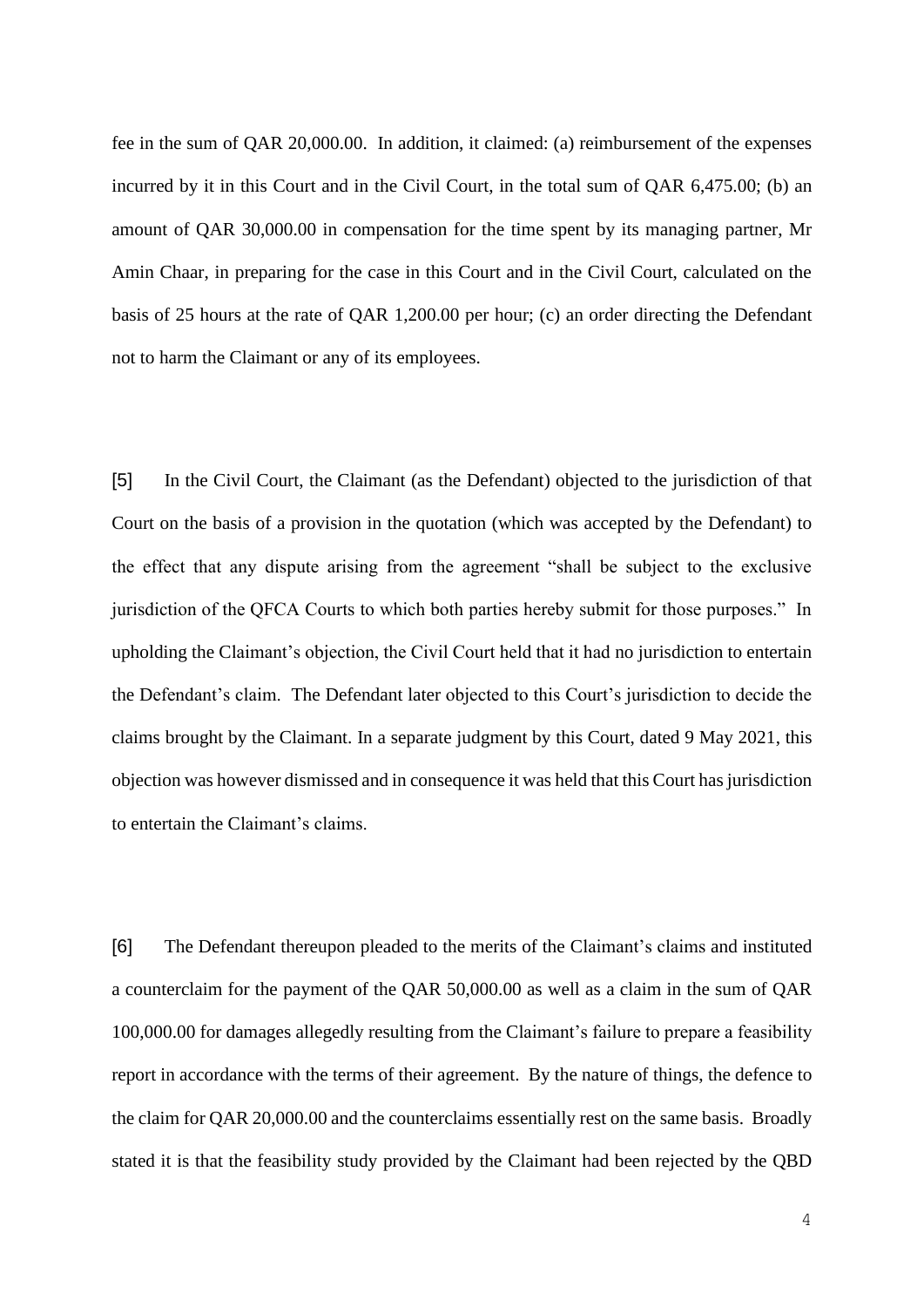for failing to meet its minimum standards and that in the result it was not fit for its agreed purpose. In support of this defence, the Defendant *inter alia* contended in its statement of defence dated 18 April 2021 that:

"Notably, the defendant reached out to international offices with extensive experience conducting feasibility studies to ask them to complete the study, who told him that the study does not even amount to a feasibility study, that its preparation is miserable, that it is not based on real numbers, and that it lacks sources and information from accurate sources. They also told him that fundamental and intrinsic data are unsound and therefore if the defendant wishes to work with these offices, they would begin a new feasibility study from scratch."

[7] This gave rise to an additional claim by the Claimant which was formulated (in its further statement of claim, dated 19 April 2021) in the following way:

"With reference to the memo submitted by the defendant on April 18, 2021 the defendant has breached a non-disclosure clause stipulated in the issued feasibility report by the claimant company: 'LIMITATIONS AND CAVEATS – page 83 para 3 [of the feasibility report]

This report was prepared solely for the purpose referred in above and should not be relied upon for any other purposes. It should not be quoted, referred to or shown to any other parties, unless so required by a court order or regulatory authority without our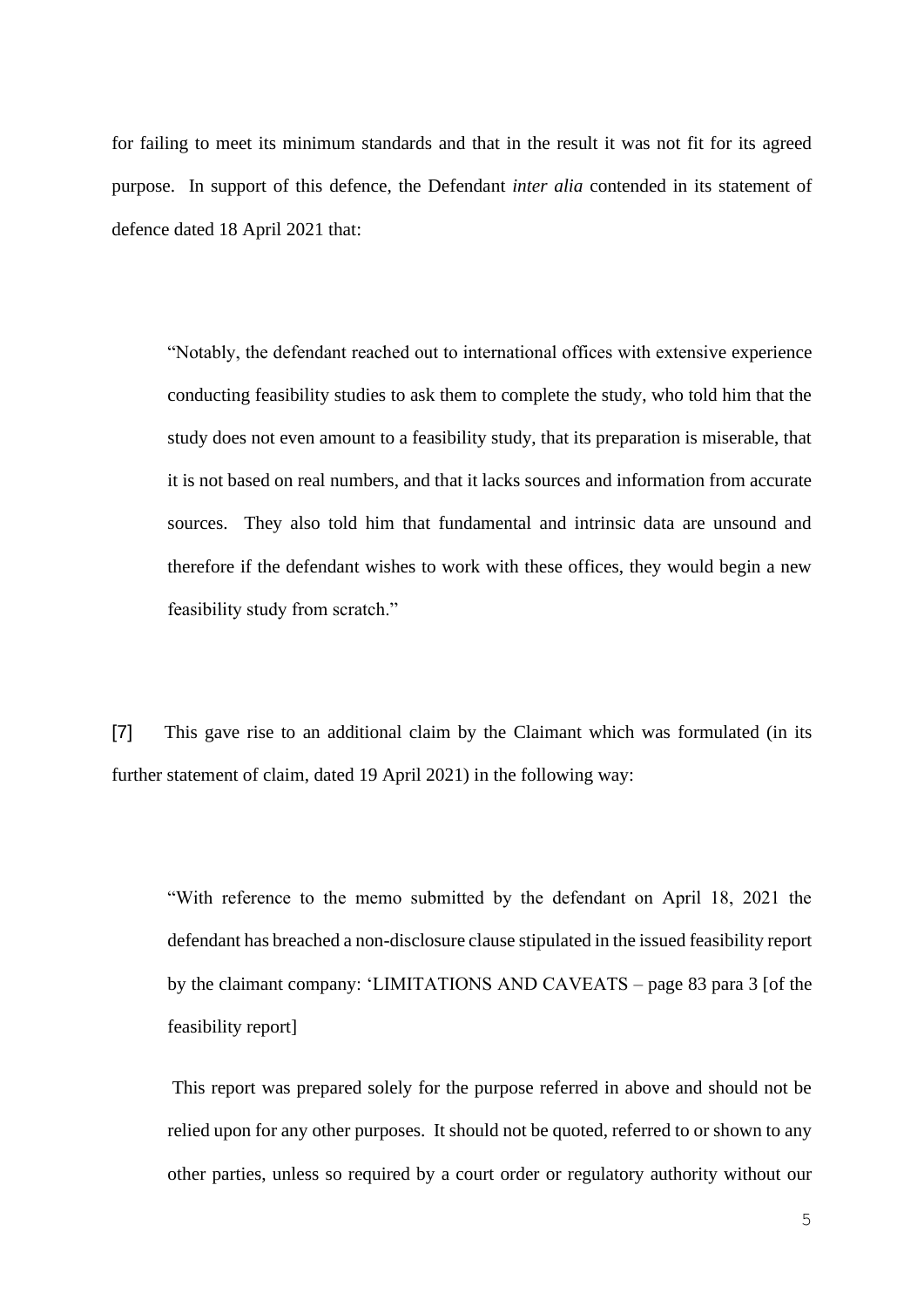prior consent in writing.' The defendant clearly states in his memo submitted on April 18, 2021 that they have shared the feasibility report with two different competitive parties in a clear violation of the above clause. Based on this new evidence, our demands are updated to incorporate the compensation on damages the defendant caused by breaching this clause."

[8] Based on this premise the Claimant made the following additional claims:

"Compensation on damages caused by sharing the Feasibility Report with competitive parties without our consent in writing or a court order prior to the date of sharing the report with other parties, which we estimate at QAR 560 000 shown in the table below."

[9] In answer to this additional claim the Defendant pleaded (on 2 May 2021): (a) that the relationship between the parties is governed by the contract of December 2019; and (b) that the proclamation against disclosure relied upon by the Claimant is not contained in that contract. Conversely stated, that the Claimant could not unilaterally introduce a term into their contract which would be binding on the Defendant. If such term was presented when the contract was concluded, so the Defendant stated, he would not have agreed thereto because the whole purpose of the report was to have it shown to third parties in order to obtain finance for the project.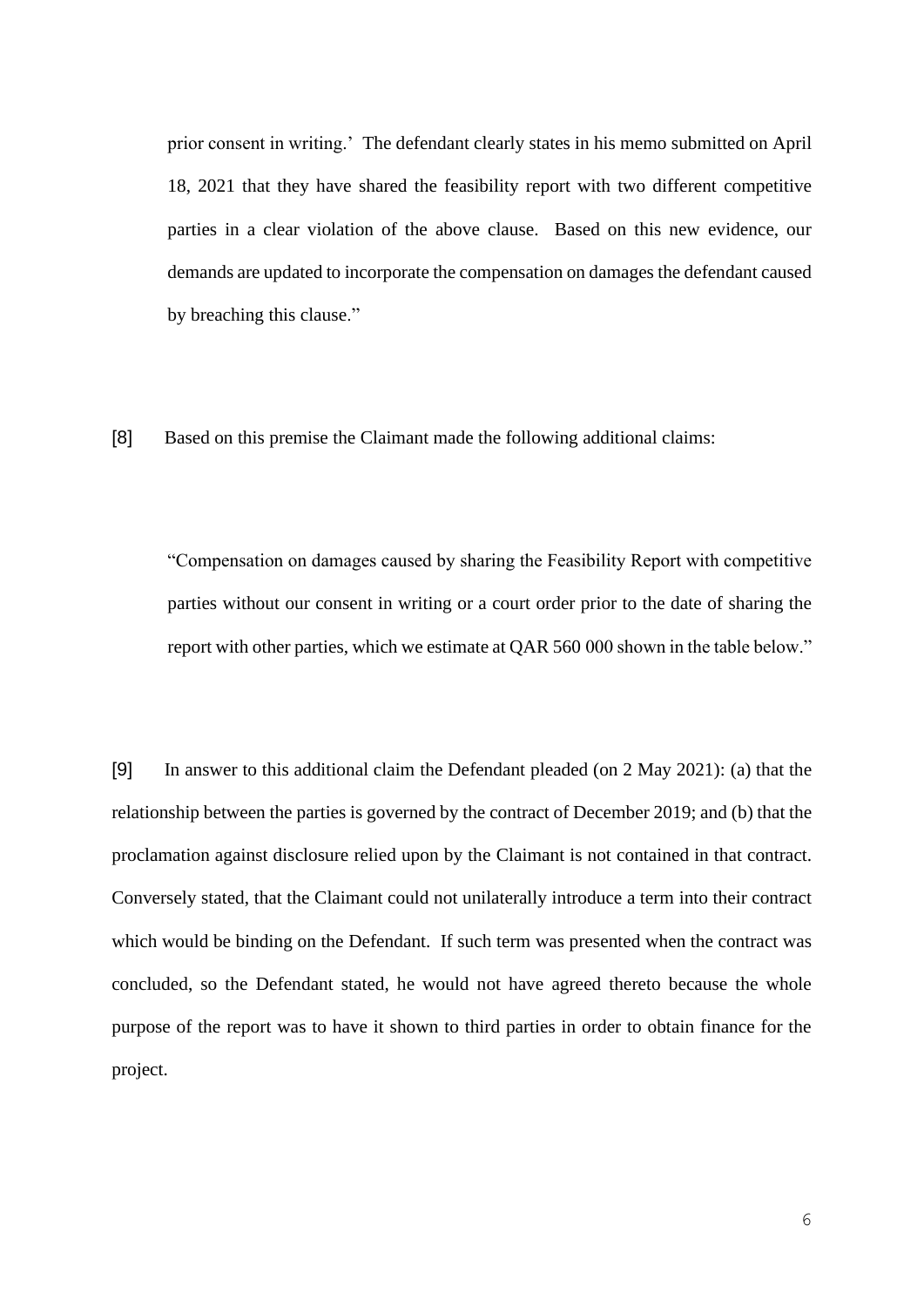[10] In its submissions for the purposes of the hearing the Claimant introduced a further claim for the first time. The claim is in the sum of QAR 9,122.00. According to the Claimant it is the equivalent of US\$ 2,500.00 which is the amount of an advance payment made by the Claimant to an independent technical expert who was engaged to assist in the preparation of the feasibility study, but who had failed, so the Claimant alleged, to perform in accordance with the terms of that engagement. The reason as to why it is contended that the Defendant should be held liable for this amount, is not disclosed by the Claimant. Because this claim was introduced for the first time in the submissions for the hearing, the Defendant had no opportunity to respond to it on the pleadings and his answer to this claim was therefore not known.

[11] In the light of the dispute of facts on the pleadings, particularly with regard to the issue as to whether or not the feasibility study in its final form was fit for its intended purpose, we concluded that these disputes could not be decided on the papers and that in consequence the matter had to be referred to an oral hearing. On Sunday 25 July 2021 the hearing was conducted online due to the Covid-19 pandemic. At the hearing Mr Amin Chaar represented the Claimant while the Defendant appeared in person. Neither party was legally represented. Two witnesses gave evidence. They were again Mr Chaar on behalf of the Claimant and the Defendant who testified in support of his own case. Both witnesses confirmed their written statements, and each party was then allowed to cross-examine the other side. Thereafter they were invited to make their final submissions.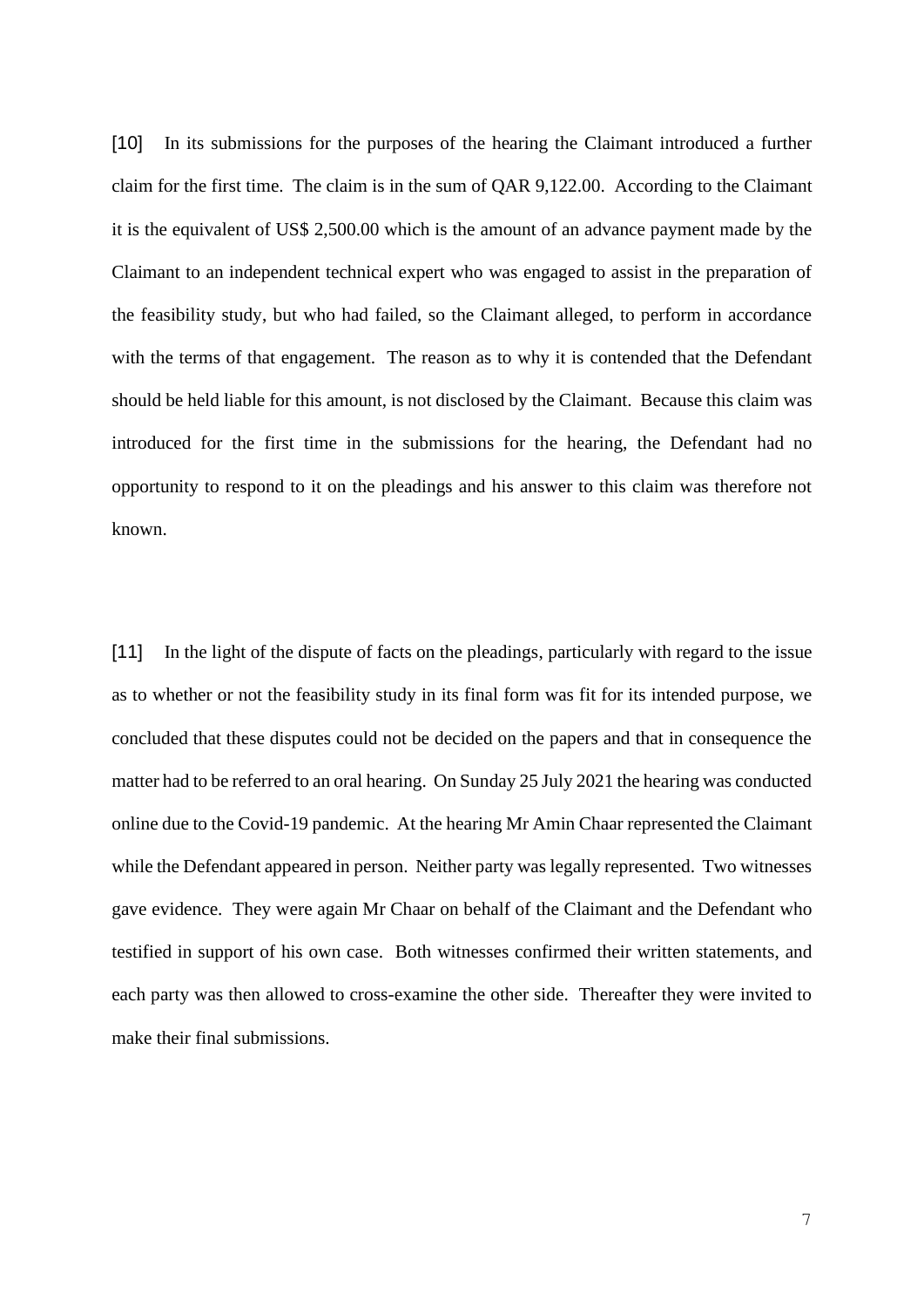[12] What emerged from the written statements, the questioning and the final submissions, is that the parties essentially agreed at the outset that the feasibility study would comply with the offer made in the written quotation and that it would meet the requirements of the QDB. The diametrical difference between them is whether the final feasibility study met those requirements. Mr Chaar testified that it did. The Defendant's version on the other hand is that it did not. Mr Chaar's version was that the Claimant prepared a first draft feasibility study. In that study the provisional conclusion was that the project was feasible. The QDB then asked some very pertinent questions about the assumptions regarding the availability of raw material, the anticipated competitors in the local market and the potential for export of the copper products to be manufactured by the proposed factory which formed the basis of the provisional feasibility study. In responding to these pertinent questions by the bank, so Mr Chaar testified, the Claimant then did further research. In the result it established that there was an acute shortage of scrap copper which would be the main source of raw material for the project; that an entity contemplated as one of the customers of the proposed factory was in fact a major competitor for the scarce commodity of scrap copper; that this perceived customer, who now turned out to be a competitor, was financed by the QDB and was operating at half its capacity because of its inability to obtain the source material which was vital for the success of the Defendant's proposed project; that there was a ban on the export of copper products from the State of Qatar; and that the combination of these factors rendered the project not feasible.

[13] The Defendant's denial that the feasibility study was fit for its intended purpose seems to rest on various grounds. First, that it was rejected by the QDB for failing to meet the bank's requirements. Secondly, that the Claimant should have realised that the project was not feasible at a much earlier stage and that it should not even have proceeded to the final stage. Thirdly,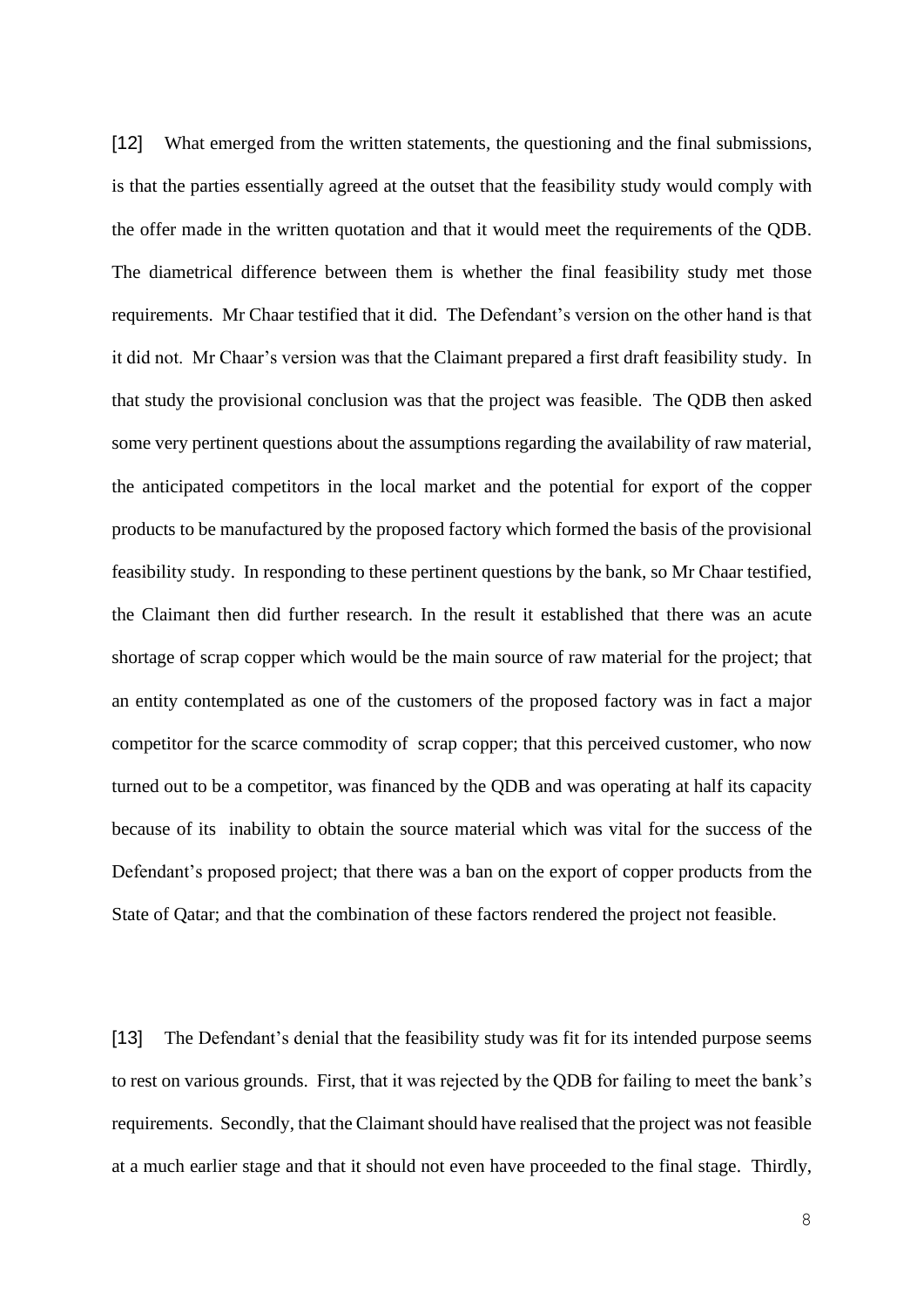that the Claimant should have done more research to find out how the project could possibly be made feasible; and fourthly, that the report was found wanting by other experts in the field. Mr Chaar's undisputed evidence is that he has done a number of feasibility studies for the QDB; that there was nothing wrong with this study; that the bank did not reject it for failing with the Bank's requirements, but that it refused to entertain the project precisely because it was found to be non-feasible.

[14] In the end Mr Chaar's expert evidence essentially stands uncontradicted by any other expert. Moreover, it accords with the inherent probabilities. The QDB did not reject the preliminary study out of hand. It asked for further particulars. When the Claimant sought to provide these particulars, it found that the project was simply not feasible. The fact that the QDB then refused to grant the finance sought, does not in itself reflect on the quality of the study. It reflects on the quality of the proposed project for which the Claimant can obviously not be held responsible. The second and third answer relied upon by the Defendant appears to be inherently contradictory. According to the second, the Claimant should have realised at an earlier stage that the project was not feasible. This presumably means that the Claimant should have applied better skills and greater effort to determine the actual feasibility, in which event the exercise would have been terminated at a much earlier stage. The third answer, on the other hand, seems to suggest that the Claimant had not done enough; that it should have done more to establish alternative ways in which the project could be rendered viable. In considering these two conflicting answers, the inherent probabilities seem to support the proposition that the non-viability of the project should have been realised at an earlier stage. But this does not reflect on the quality of the final report. It therefore does not mean that the final feasibility study was not fit for purpose. Moreover, the fee claim rests on an agreed amount. It is not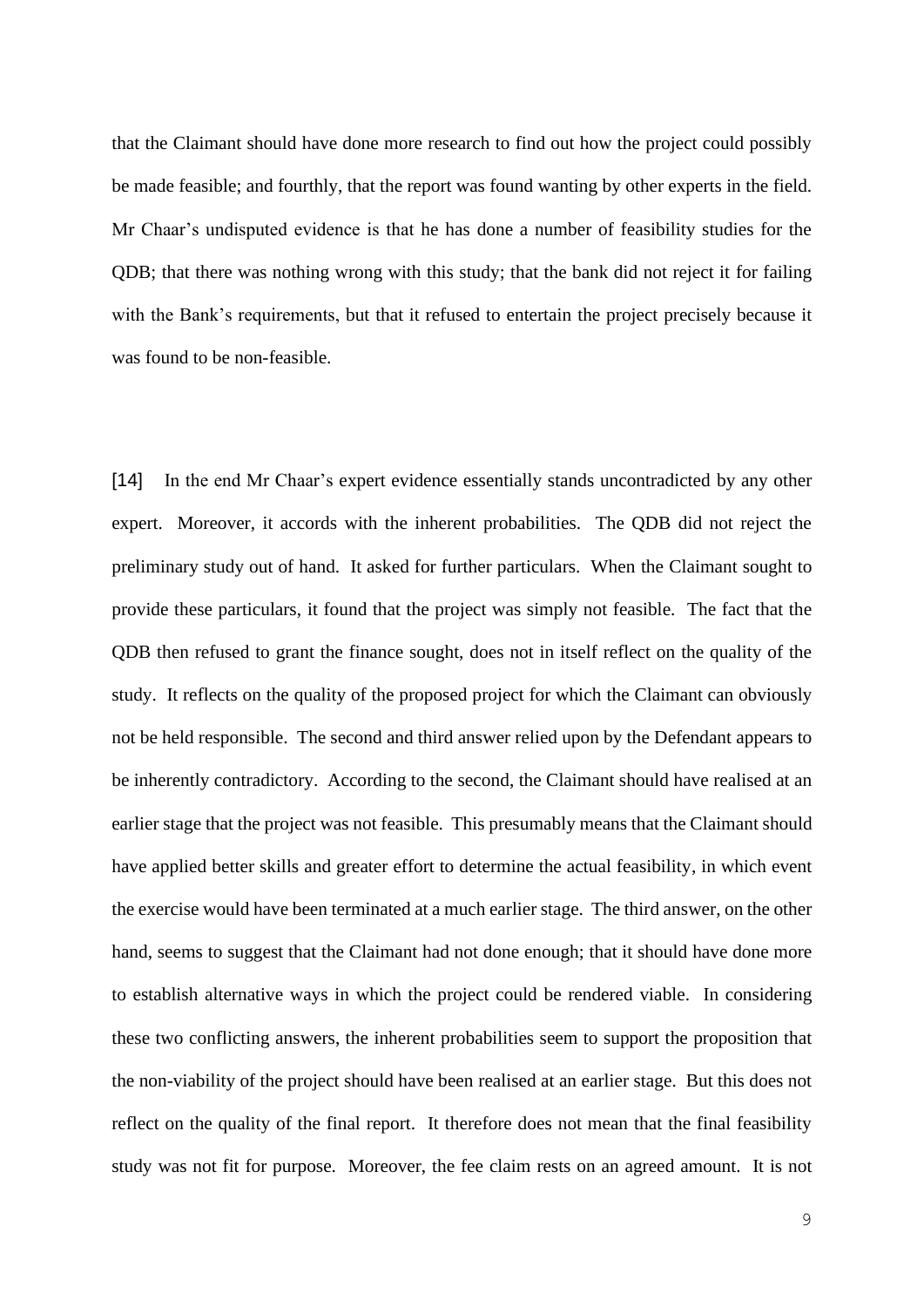based on time spent. The fact that the Claimant should not even have embarked upon the final report is therefore of no consequence.

[15] The allegation is made in the Defendant's papers that some independent experts had considered the feasibility study and that they found it wanting. No such expert evidence was however presented by the Defendant. The only expert in the field who testified was Mr Chaar. Although he is clearly not an objective expert, there is nothing to gainsay his testimony. On the contrary, it appears to be supported by the inherent probabilities. The result is that the claim for QAR 20,000.00 must succeed while the Defendant's counterclaims are bound to fail.

[16] As to the claim for QAR 560,000.00 based on the Defendant's disclosure of the study, we agree with the Defendant's answer which is essentially that there is nothing in the agreement between the parties, as embodied in the December 2019 quotation, which precludes such disclosure. The provision relied upon by the Claimant is not part of the quotation. It was unilaterally imposed by the Claimant for the first time in the viability study itself. That does not make it a term of the contract between the parties. On the contrary, the quotation pertinently provides that it constitutes the entire agreement between the parties.

[17] As to the claim for reimbursement of an advance payment made by the Claimant to a technical expert in the Dollar equivalent amount of QAR 9,112.00, we have a similar difficulty. Again, we do not find that this claim is supported by the terms of the agreement between the parties. The technical expert was appointed by the Claimant. Since the agreement makes no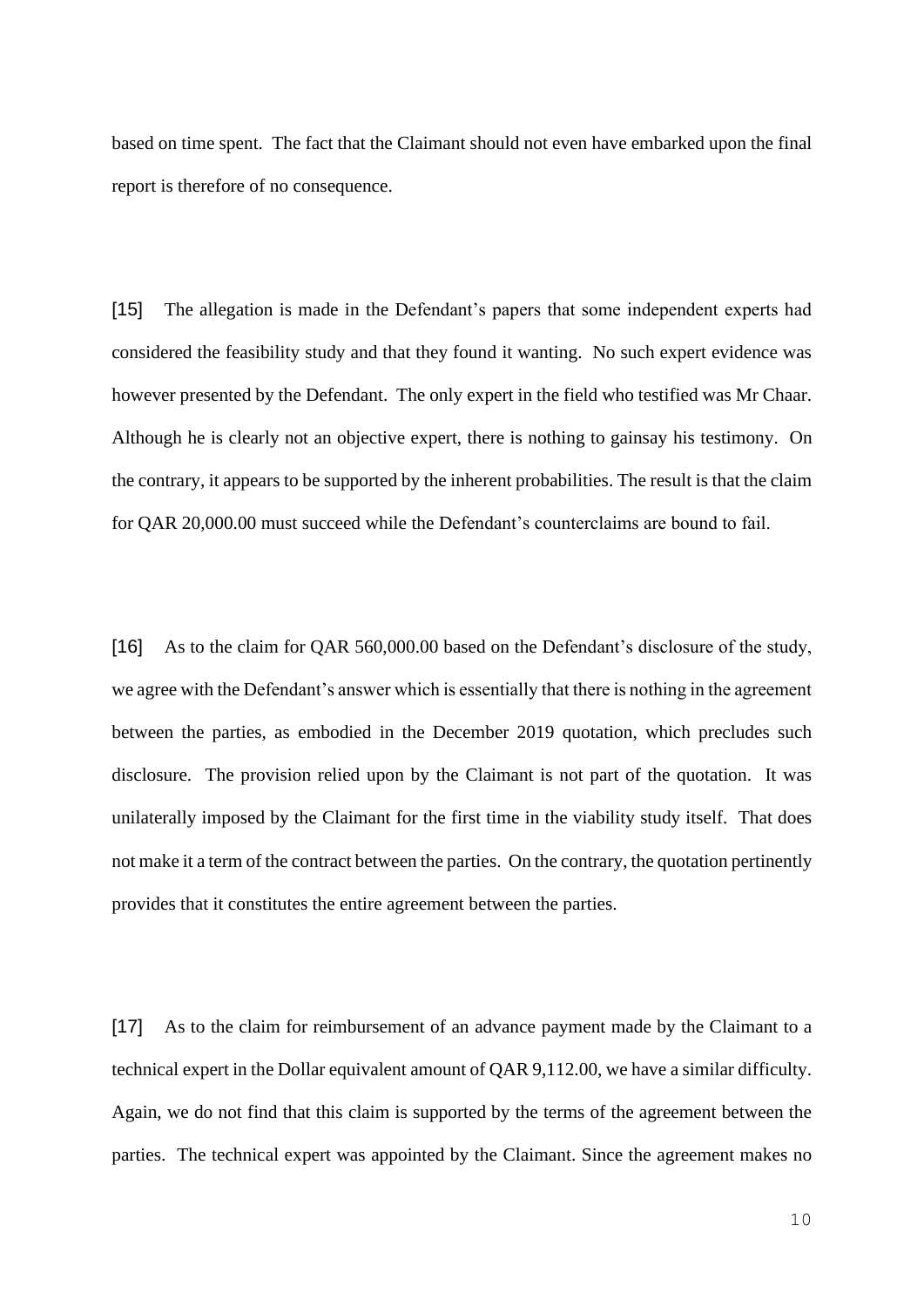reference to his fees, the only inference is that it would be part of the Claimant's agreed compensation. The fact that the expert then proved to be incompetent and that he had to be replaced by another, as alleged by the Claimant, does not detract from this conclusion. In consequence we hold that this claim must also fail.

[18] As for the claims based on (a) Mr Chaar's time to prepare and (b) the legal expenses incurred by the Claimant both in this case and defending the claim against it in the Civil Court, the short answer to these claims is that the Claimant is entitled to the reasonable legal costs incurred by it in this Court but to nothing else. This means that the claim for Mr Chaar's charges and for legal expenses incurred in the Civil Court must fail.

[19] In its statement of claim dated 19 April 2021, the Claimant claimed, with reference to the arrear payment that it be awarded to it "with compensation for the whole period the money is withheld with the Defendant (due since 16 August 2020). In this regard, the agreement provides "Penalty 5% for each month of delay (Max 20%). In this light we hold that, in addition to the QAR 20 000.00, the Claimant is entitled to payment of an amount equal to 20% thereof, which is QAR 4,000.00.

[20] As to the Defendant's counterclaims for repayment of the QAR 50,000.00 paid under the agreement and for damages, the inevitable result of our finding that the final feasibility study was fit for purpose, is that these claims cannot be sustained.